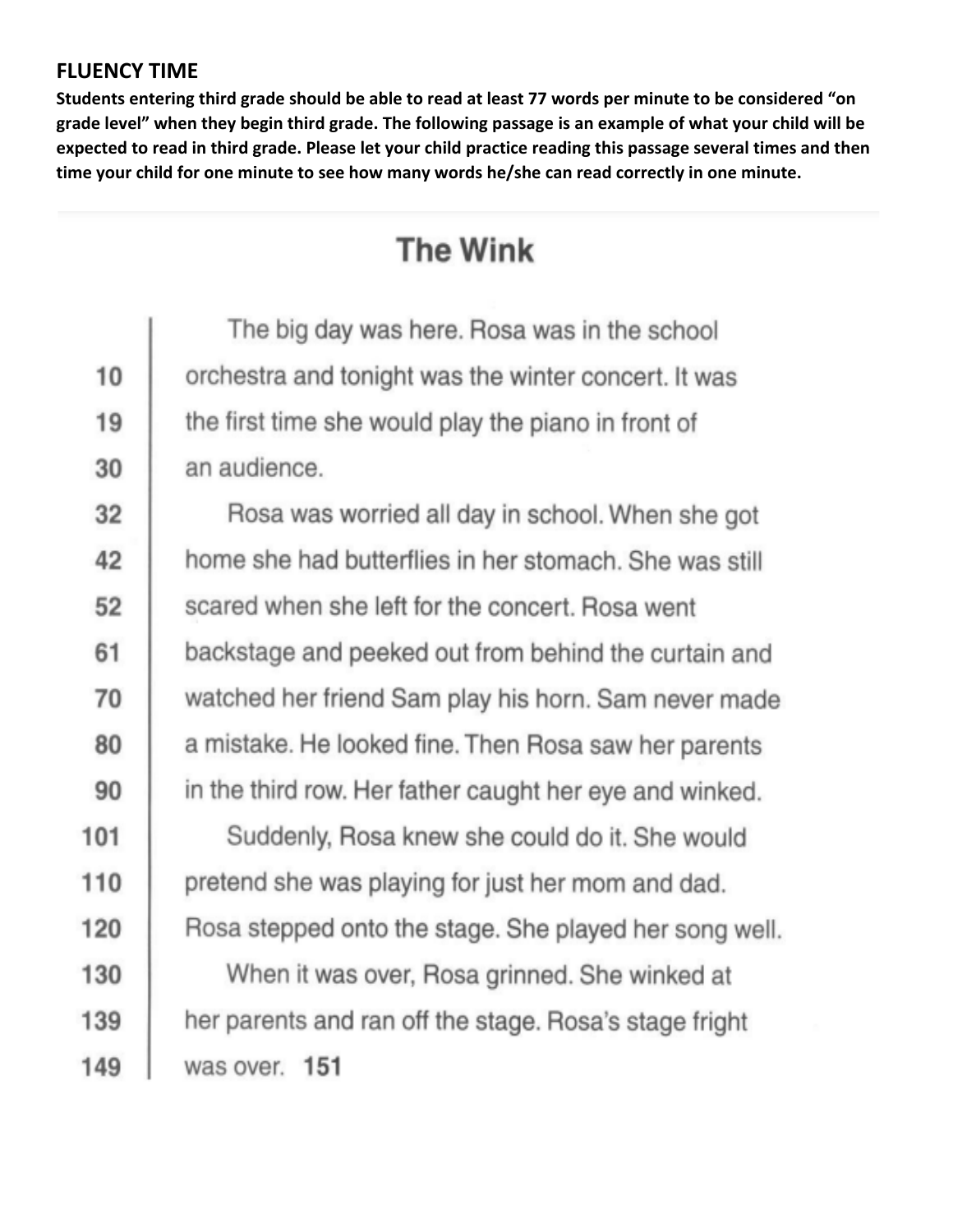## **MAIN IDEA TASK CARDS Station**

**Directions: Read the task cards on the left and circle you answer from the three choices given on the right.**



Giraffes are fascinating creatures. Giraffes have special tongues. Giraffes have unique spot patterns.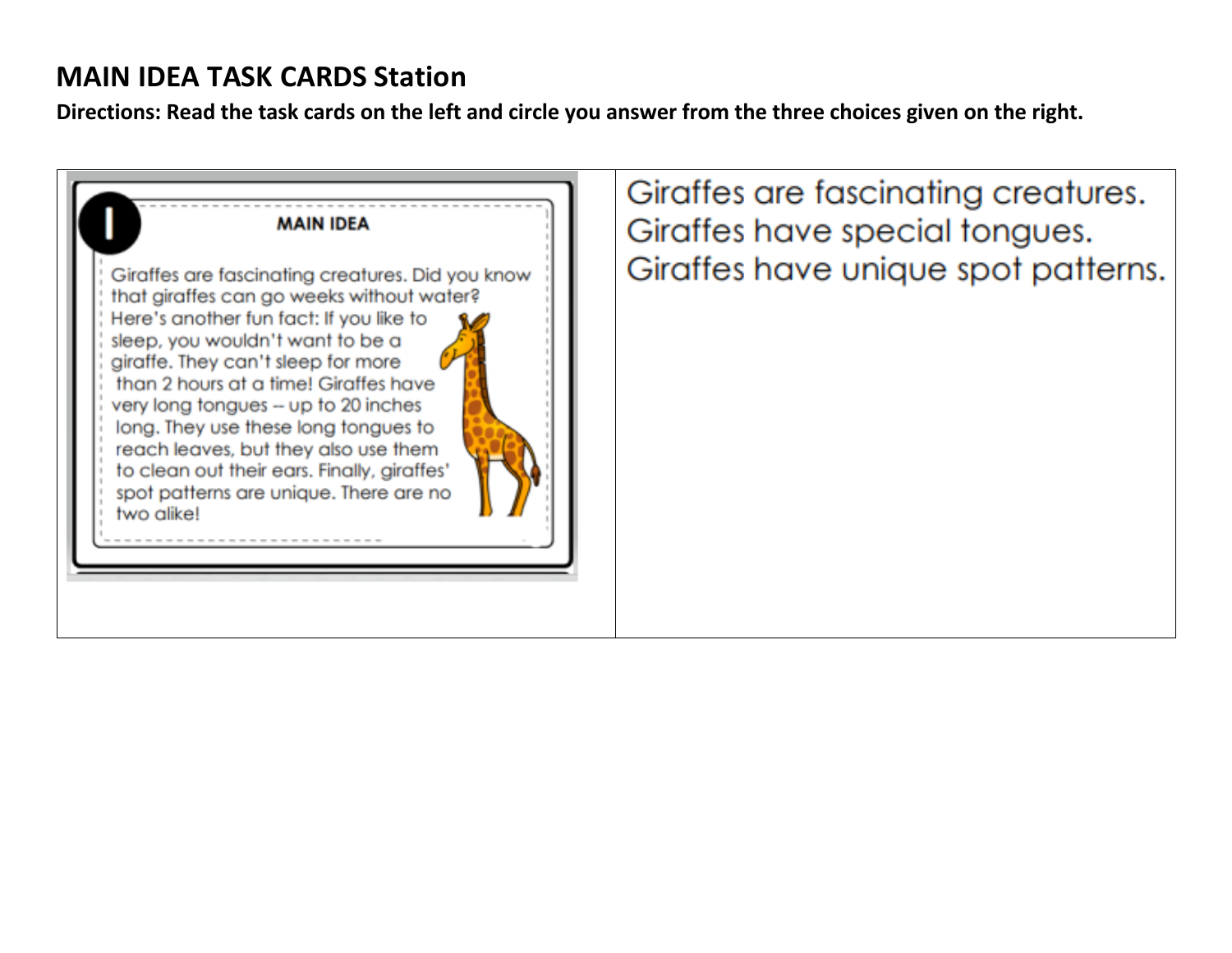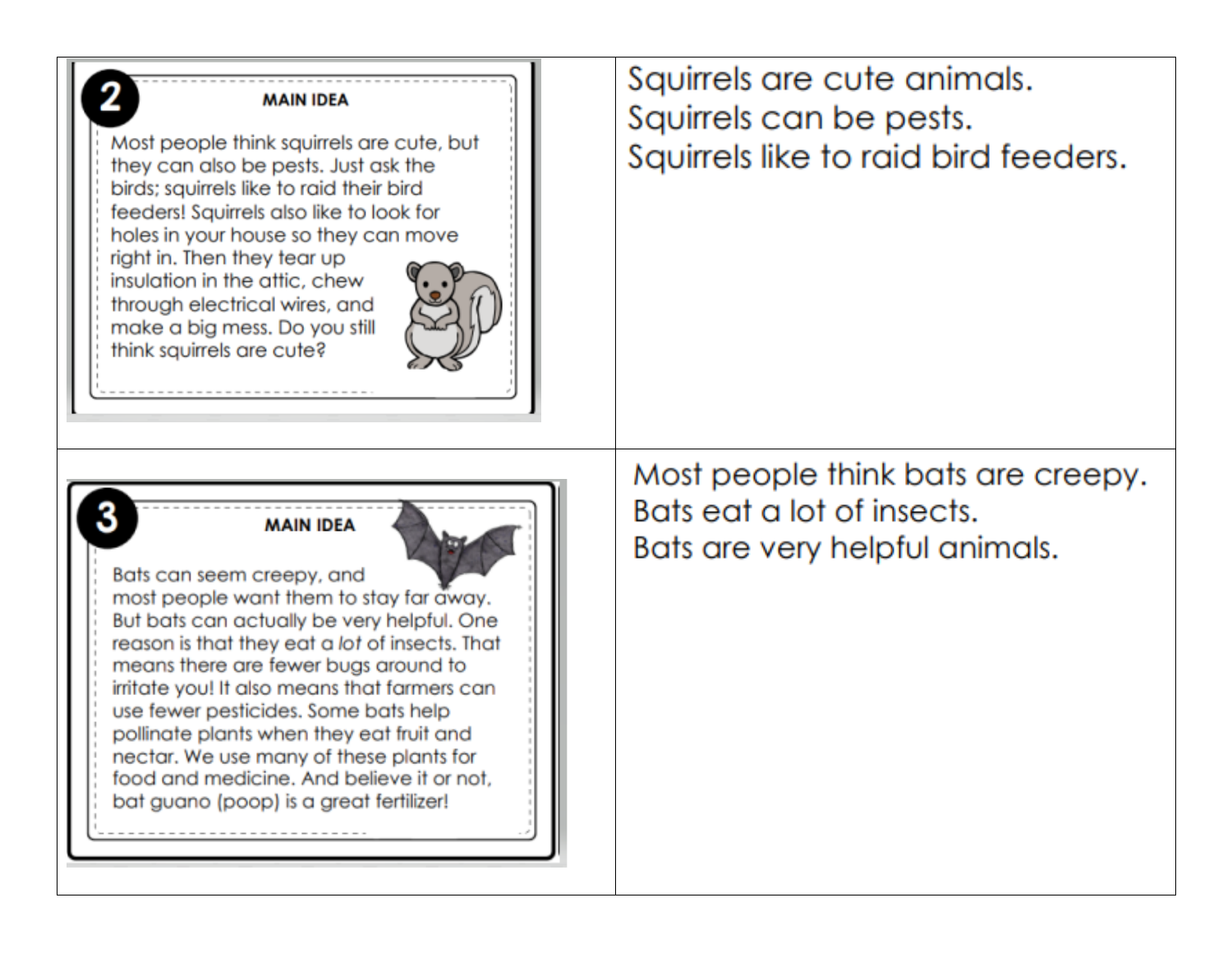| <b>MAIN IDEA</b><br>Has anyone ever told you that your<br>room is a pigsty? Pigs have a reputation<br>for being dirty, but this isn't exactly fair.<br>Pigs roll in mud to cool off, not to get<br>dirty. The mud also protects their skin<br>from sunburn. And, unlike most farm<br>animals, pigs are careful to keep<br>their "bathroom"<br>separate from their<br>eating area. | Pigs are dirty and smelly.<br>Pigs are cleaner than many people think.<br>Pigs love to roll in mud.              |
|-----------------------------------------------------------------------------------------------------------------------------------------------------------------------------------------------------------------------------------------------------------------------------------------------------------------------------------------------------------------------------------|------------------------------------------------------------------------------------------------------------------|
| <b>MAIN IDEA</b><br>Do mice love cheese? Maybe. But<br>that's not all they eat. In fact, mice<br>will eat just about anything they can<br>find. Mice eat fruits, seeds, and<br>grains. They will even eat insects,<br>worms, and snails. House mice will<br>even eat chocolate and peanut<br>butter!                                                                              | A mouse's favorite food is cheese.<br>Mice eat insects, worms, and snails.<br>Mice will eat just about anything. |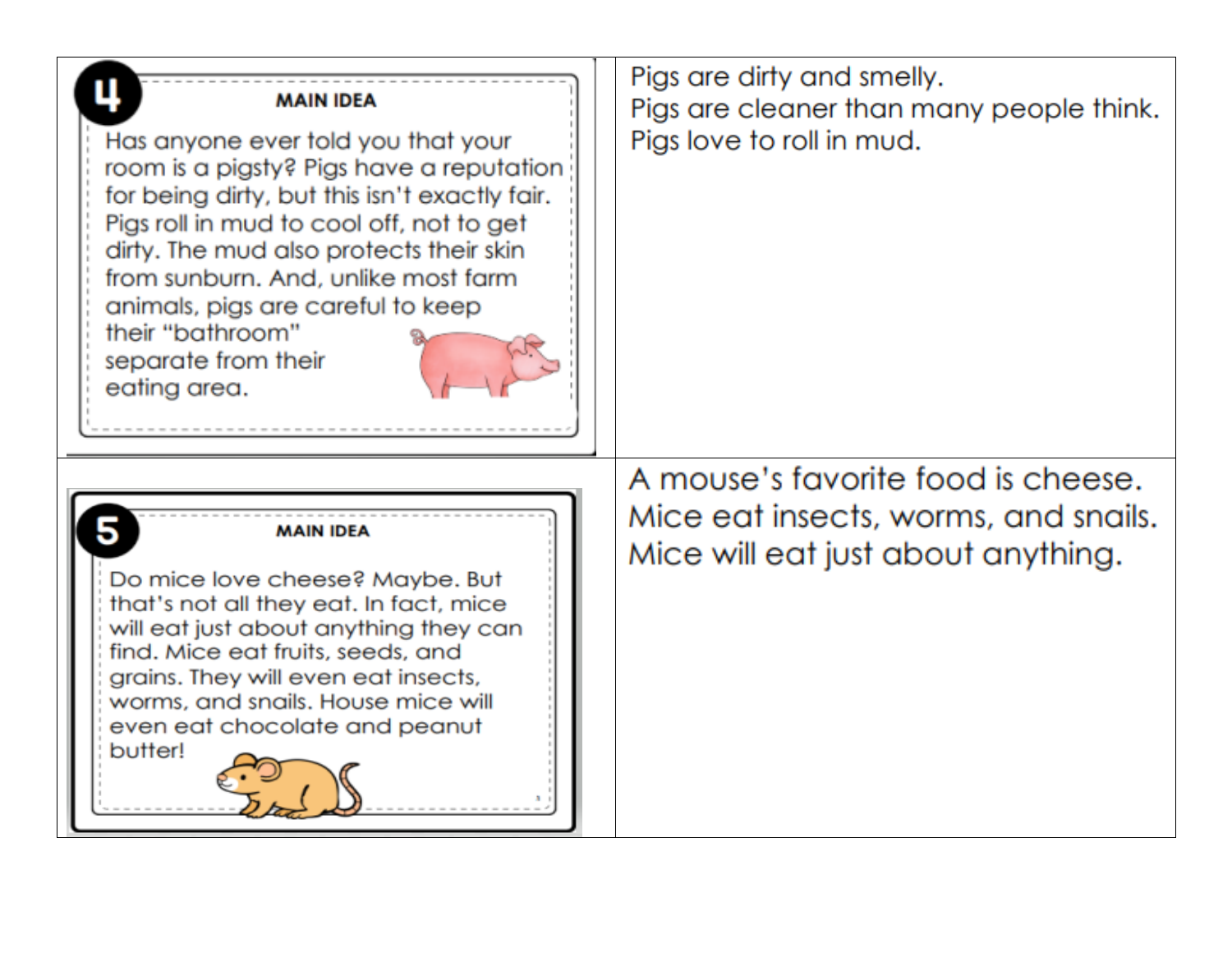## **LITERACY NIGHT WRITING STATION ROLL - a – STORY**

**RULES:** Each person gets to roll the dice to determine the different elements of their story. You must roll the dice once for each category: **who, where, what, and when**. Each person will then have a layout of their story. You will be given 15 minutes to write your short fictional story and then read it to your student.

| <b>ROLL</b> | Who?           | <b>Where?</b>                   | What?                                  | When?                              |
|-------------|----------------|---------------------------------|----------------------------------------|------------------------------------|
|             | A black cat    | A haunted house                 | Gets lost and<br>loses their<br>memory | At midnight                        |
|             | A skeleton     | A cave                          | Turns into a<br>monster                | On a full<br>moon night            |
|             | An old witch   | Near a hollow<br>tree           | Reveals a scary<br>secret              | On a very<br>windy and<br>cold day |
|             | An angry ghost | At an<br>abandoned log<br>cabin | Falls into a<br>deep dark hole         | During a<br>thunderstorm           |
|             | A mummy        | Deep in the<br>woods            | Becomes evil                           | When the sun<br>went down          |
|             | A vampire      | At the city zoo                 | Loses all their<br>magic powers        | On a dark<br>and stormy<br>night   |